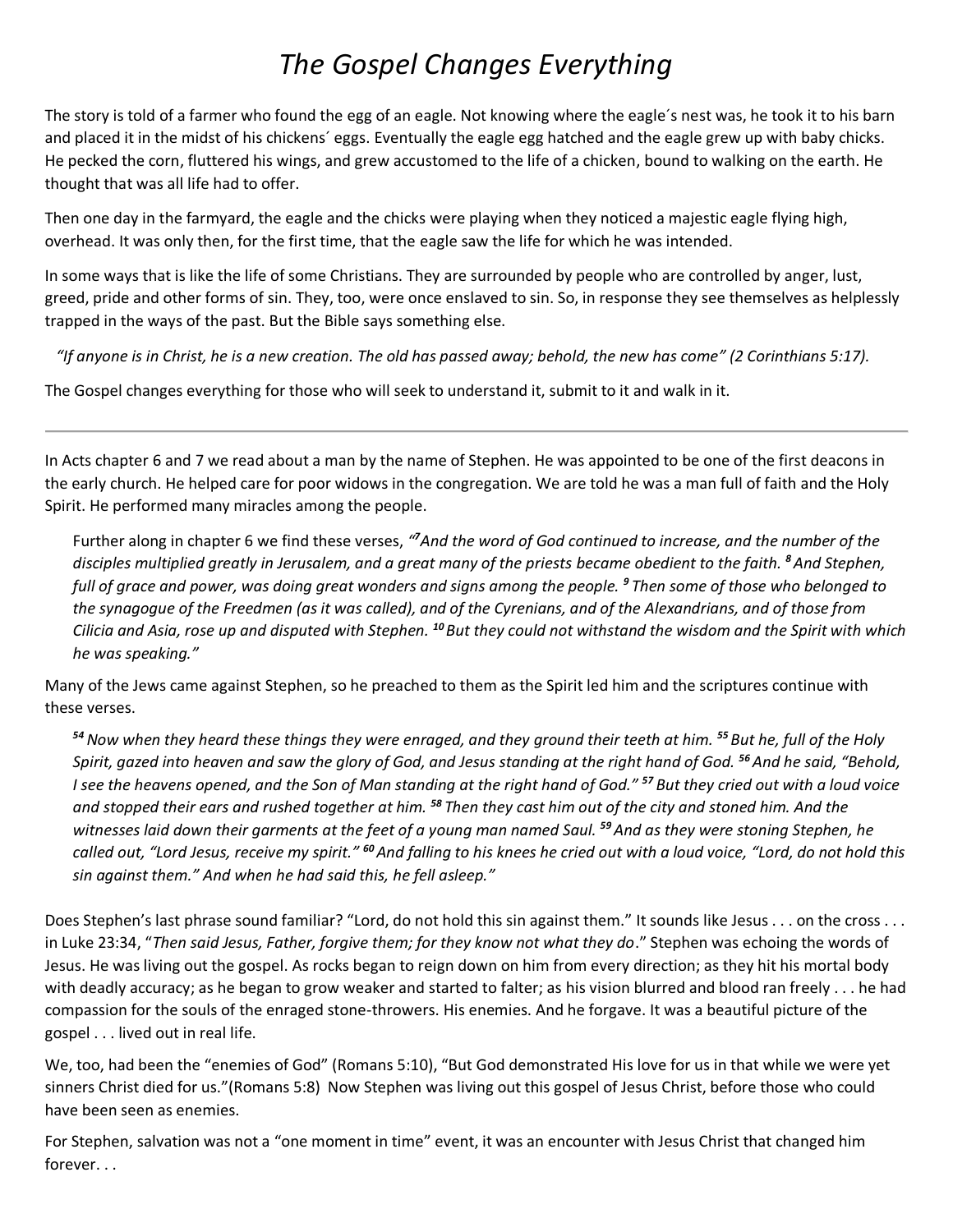All of the Christian life is focused on and propelled by the gospel of Jesus Christ. All of the Old Testament prepares the way for it and the New Testament looks back to it. The gospel is the center of all scripture and the essential center of the Christian life. . . from beginning to end.

The gospel is the truth of a holy, sovereign, just, loving and almighty God, whose creations turned against him and lived lives of sinful rebellion, against the pure, King of the Universe. He rightfully could have brought immediate condemnation and destruction to all. Justice demanded that the crime be punished. The debt had to be paid. And so, it was. Yahweh, the Creator God of Abraham, Isaac and Jacob; the God of Moses, Joshua, David and Solomon; the God of Isaiah, Elijah, Daniel, and Esther, sent his Son to be the sacrifice that paid for the sins of the world. This Jesus of Nazareth, the Son of God, lived a sinless life. He then willing laid down his life and was crucified on a Roman cross. Our sin against an infinite God demanded an infinite sacrifice. In this act he took upon Himself the sin of the world and endured the wrath of God that we deserved. Three days later He was raised from the dead, victorious over sin and death, never to die again. "*Therefore God has exalted him to the highest place and given him the name that is above every name,that at the name of Jesus every knee should bow,in heaven and on earth and under the earth, and every tongue confess that Jesus Christ is Lord, to the glory of God the Father."(Philippians 2:9-11)*

This is the good news, the gospel of Jesus Christ, that is available for all who repent of their sin and believe. We celebrate salvation found in Christ but many of us do not realize that the power of the gospel is not just our only hope for salvation, it is our only hope to live a holy life. The same truths of the gospel that usher us into salvation are the same that carry us through every day of our Christian lives.

In the story of Stephen we see evil forces come against him, even to the point of death. But by the grace of God, even when life "squeezed" Stephen, the gospel is what flowed from his life. Even in the most difficult of situations forgiveness and grace shown forth.

That is what the gospel is supposed to do in the life of a Christian. The gospel is our point of reference. It is our "north star." It is the point from which we gauge all else. The gospel is our light that illuminates the truth of all that surrounds us. It is the lens through which we see the reality of life.

When life squeezes you what usually comes out? When we are sinned against, mistreated or have to endure hardship, what comes out of our lives? Is it grace, forgiveness, peace and joy or is it anger, worry, conflict and unbelief? When life squeezes us does some form of gospel thinking or gospel living come out of our lives?

In the case of Stephen the gospel had taken away his fear of man and his fear of death and had replaced it with faith in Christ, thoughts of eternal life, a fear of God, and a compassion for even his enemies. His life had become centered on the gospel.

At salvation the gospel introduces certain truths into our lives. These truths are not merely for salvation. They are given to enable the believer to live a life of godliness and to be made like Christ.

In the same way that *faith* brought you into salvation, faith will carry you through your Christian life as you trust in God's provision, promises and faithfulness.

In the same way that God drew us to Himself in salvation, so will He continue to draw us to Himself as He grants conviction of sin, desire for God's Word, compassion for other believers, and a heart that loves God and loves others.

In the same way that one's salvation depends solely on the work of Christ, so too, does one's sanctification depend on the work of Christ in our lives. In our weakness He is strong. Reliance on God's grace, not our own works, will continue to empower our Christian life.

In the same way that confession and forgiveness ushered you into salvation, so too, does confession and forgiveness guard your newness of life and your intimacy with Christ each day of your Christian life.

In the same way that unconditional love laid the foundation for your salvation, so too, does unconditional love hold you securely throughout the ups and downs of your Christian life (Romans 8:31-39).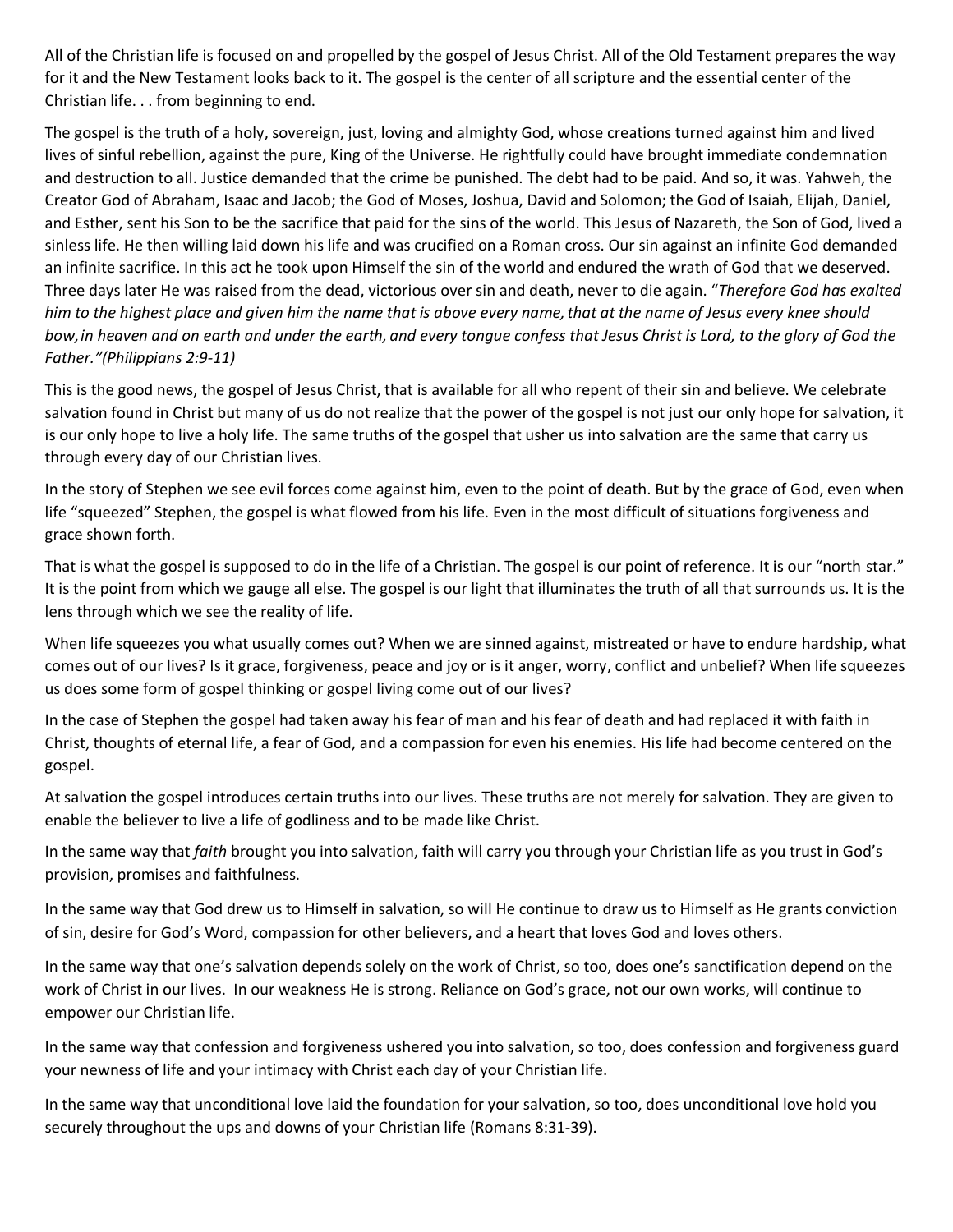In the same way that dying-to-self brought you into salvation, so too, does a daily dying-to-self lead you into submission to Christ and a continued love of neighbor.

In the same way that *your new identity ushered you into the family of Christ so* will your new identity be your security and righteousness in your Christian life. It frees you from the need to fear man and allows you to walk in holiness in agreement with your new nature.

The same sovereign God of the gospel who coordinated the centuries, the events, the prophecies and the details that led to Christ's coming. . . The same sovereign God who coordinated the events that drew you to faith in Jesus Christ (John 6:44), is the same sovereign God who can be trusted as we face the challenges and decisions every day of our Christian lives.

In the same way that our salvation rested firmly on the finished works of Christ, so the daily life of holiness and sanctification, too, relies on the finished works of Christ (Ephesians 2:8-9). At salvation our sin nature was removed. Our rebellious spirit was replaced. Our needs were now met. Our new hearts for obedience were received. Our sins were forgiven. We are now counted as righteous saints in the eyes of God. It is not only that we were saved from sin at the cross, we have now been equipped and empowered for holiness. Christ's death and resurrection did not only save us from the penalty of sin, it has now freed us from the power of sin. We have been justified and made righteous through Christ, but that is not all. God has guaranteed that all who are truly in the faith will be made like Christ. Sanctification is the proof of salvation.

Our inability to save ourselves continues to be true as we face the temptations and struggles of life. May our weakness continue to bring us to our knees and may God's promised strength continue to be the power by which we live. "My grace is sufficient for you, for my power is made perfect in weakness." (2 Corinthians 12:9) As we delight in Him, He directs and ignites the desires of our hearts (Psalm 37:4). As the Holy Spirit convicts us of sin (John 16:8) we are moved to confess our sin and are drawn into continued intimacy with Christ.

Our daily rehearsal of the gospel allows us to walk in the righteousness that has been granted us. Grace continues to move us towards repentance. The unconditional love of God continues to compel us towards good works. We have been saved, but do not be mistaken, the gospel is more than a moment-in-time event. It is a life-long, life-giving, good news relationship with God. The Gospel changes everything.

We can now be gracious because we have received grace. We can be merciful because we have received mercy. We no longer judge others because we now see our guilt as well. We are empowered to love others because Christ first loved us. For, just as Christ condescended to our weakness and bore our burdens so we might share in His righteousness, we understand the grace given us in Him, and rejoice, that we should do likewise and condescend to each other's weaknesses and bear each other's burdens, not add to them. It is a joyful giving of oneself because Christ, has given of himself for us.

It is a horizontal love for others that is first rooted in a vertical love for God. It is a love that emerges from a true understanding of the gospel. Our needs are met in Christ, so we are free to love others.

When you read the book of Galatians one sees that there was infighting between the Jews and the Gentiles in the church in Galatia. Paul's remedy was the gospel.

Their conduct was not in step with the gospel. Jews acted as if they were somehow better than their fellow believers who were Gentiles. They acted as if they were more entitled to the blessings of God. They were not living in step with the truth of the abspel. The basi news of the gospel tells us of our simand humbles the proud. The good news of the gospe 1elisius of Godis grade and lifts up the lowly. Because of this lin Christ we are all equal in poth our gull and l H<sub>2</sub> quare. Regardless of race, education, finances, or gender, we were all sinners in need of grace. The gospel humbles the proud and gives hope to the lowly. The gospel alone is our foundation for community. We are now a family, one in Christ. This transforms us and the way that we relate to one another. The gospel alone has the power to bring this type of unity, especially in a church like ours.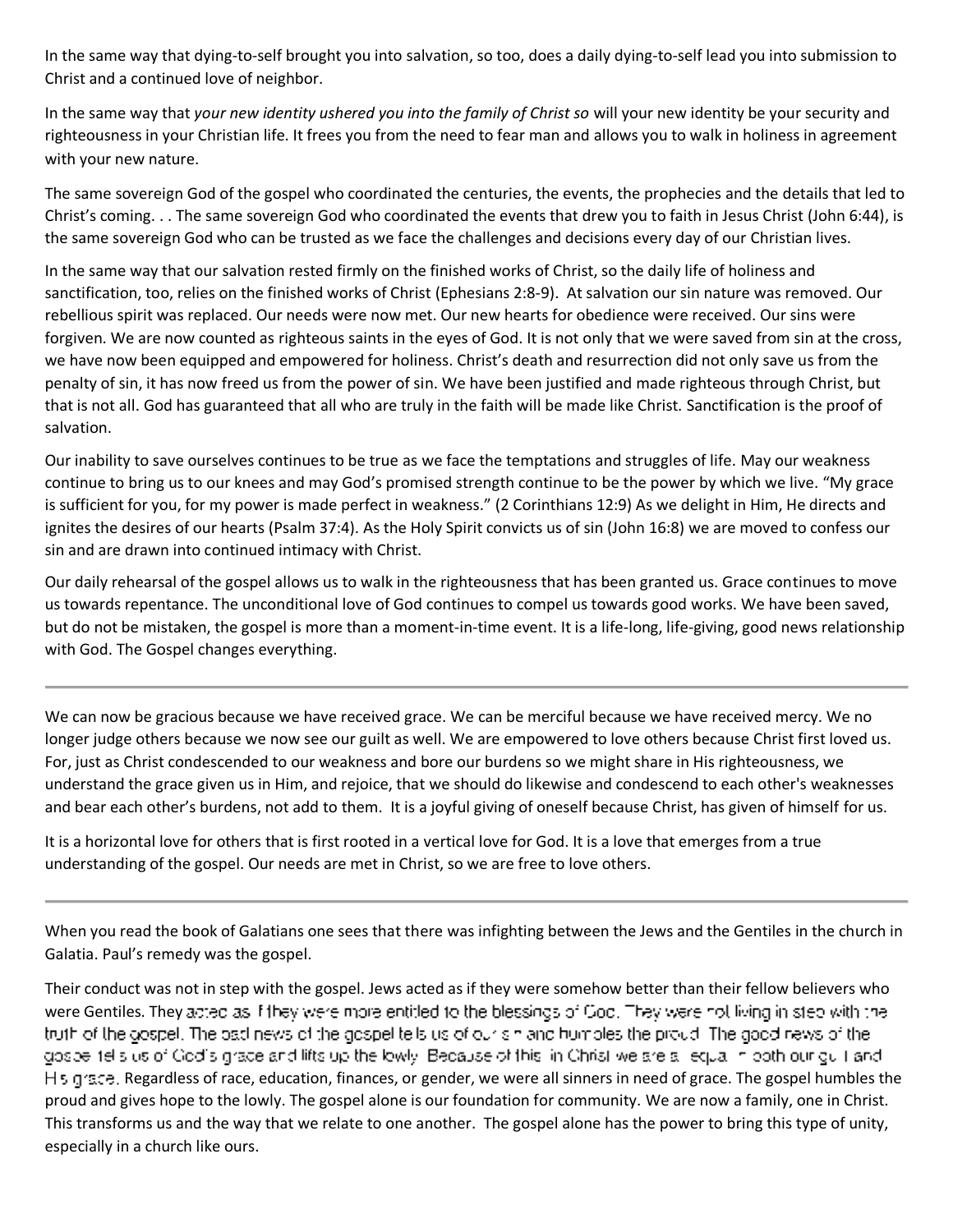The gospel is the key. In the gospel we are changed and we are given the ability to love others as Christ has loved us.

*As Paul David Tripp has so clearly stated, "When you forget the gospel, you begin to seek from . . . (relationships) what you have already been given in Christ. You begin to look to (relationships) for identity, security, hope, well-being, meaning, and purpose. These are things you will only ever find vertically. They are already yours in Christ so you have to fight to give the gospel presence in your heart. Also, when you live out of the grace of the gospel, you quit fearing failure, you quit avoiding being known, and you quit hiding your struggles and your sin.*<sup>1</sup>

If we remind ourselves of the gospel at the beginning of every day we are humbled by our sin, our sinfulness and our brokenness. Pride is set aside and we no longer think more highly of ourselves than we ought. As Jesus instructed us to do in Matthew 7, we first take note of the log of sin in our own eye before we judge the speck in someone else's eye. As we once again have been reminded of the "bad news" of the gospel we then are lifted up with the "good news" of the gospel. We have been forgiven. We are loved. We have been adopted. We are secure. Christ is in us and we are in Him. We no longer have to earn love or perform for the approval of man. We can stand strong, even in the most difficult of external circumstances because our strength, our joy, our hope and our peace now come from within. We are in Christ. Our Father treasures us, cares for us, provides for us and loves us. We are secure. . . So, we no longer need to devour each other, or put others down to raise ourselves up, or brag about what we have done so everyone knows, or be broken if we don't succeed in some earthly endeavor. Our lives are built upon the rock and though storms may come and floods may rise we are held firm on the foundation of Christ.

Suppose there is a Christian man who in many areas of his life is honoring God, but who has traditionally had an anger problem. He is becoming more and more convicted of his sin in this area. He wants to change but in his mind there is a tug of war happening. He confesses his sin to God. . . again. He thinks of his past and thinks He surely cannot change. He then looks at the gospel and is reassured that we are a new creation. "The old is passed away; behold, the new has come"(2 Corinthians 5:17). Therefore, his past can no longer condemn him, define him, enslave him or determine his future. He is no longer bound to the same relational mistakes he has made in the past. In the gospel he recognizes his own guilt. In Christ he finds the ability to evaluate his struggle and forgive as Christ forgave him. He puts his faith in Christ to finish what He has begun in His life. He confesses his need to other trustworthy men who graciously hold him accountable. He shares with his wife and children, and they begin to join him in prayer and encouragement. He draws near to God's Word and begins to be strengthened spiritually by it. He surrenders daily his anger and his heart, and gradually God begins to change his desires and the anger begins to fade away. This man is becoming more gospel-centered.

Another example is a secondary student. She became a Christian a couple of years ago, but she is struggling as many teenagers do. She is not the most attractive, smart, athletic, or popular. She really wants the approval of her classmates and is being tempted to cheat, swear, dress inappropriately and do numerous things that are not becoming of a follower of Christ. She is stuck in the middle. She really wants the approval of her classmates but how does the gospel affect this situation?

Through the death of Christ, God has already declared the value of this young lady. She was bought with a price. She is a child of the King. She is a precious treasure to the God of the universe. God has a calling on her life and has prepared a place for her in eternity. She is loved unconditionally and nothing can separate her from this love of God. She belongs. She is valuable. She is loved.

As she reviews the truths of the gospel she begins to be swayed back towards God. She shares her struggle with her parents and with a few other adult Christian women who she really respects. They all begin to pray for her and check on her periodically. She begins to evaluate the friends that she has and begins to nurture the relationships that help her to honor God. She begins to read her Bible regularly. She begins to find a way that she can serve others. She periodically takes time to stop and list out the things for which she is thankful. She begins taking more time researching what God will have her do with her life in the future. She gets more involved in her church. She spends less time on social media since it tends to stir a discontentment and covnetousness in our hearts where we constantly pursue "more likes and more friends." As God increases her faith in Christ and her desire for Him grows, her desire for popularity begins to decrease and the temptation loses its power. This young lady is being changed by the gospel.

Imagine another situation. A Christian woman who has had years of bitterness against her parents. She was treated badly when she was growing up and has never been able to forgive them. She knows that she should forgive them, but feels that if she forgives them, they will have won. That somehow, they will be getting away with it. So, she has never forgiven them. But the

 $\ddot{\phantom{a}}$ 

<sup>1</sup> Paul Tripp, "Pastoral Ministry is War,", accessed August 18, 2013, [http://thegospelcoalition.org/blogs/tgc/2011/08/08/pastoral-ministry-is-war/.](http://thegospelcoalition.org/blogs/tgc/2011/08/08/pastoral-ministry-is-war/)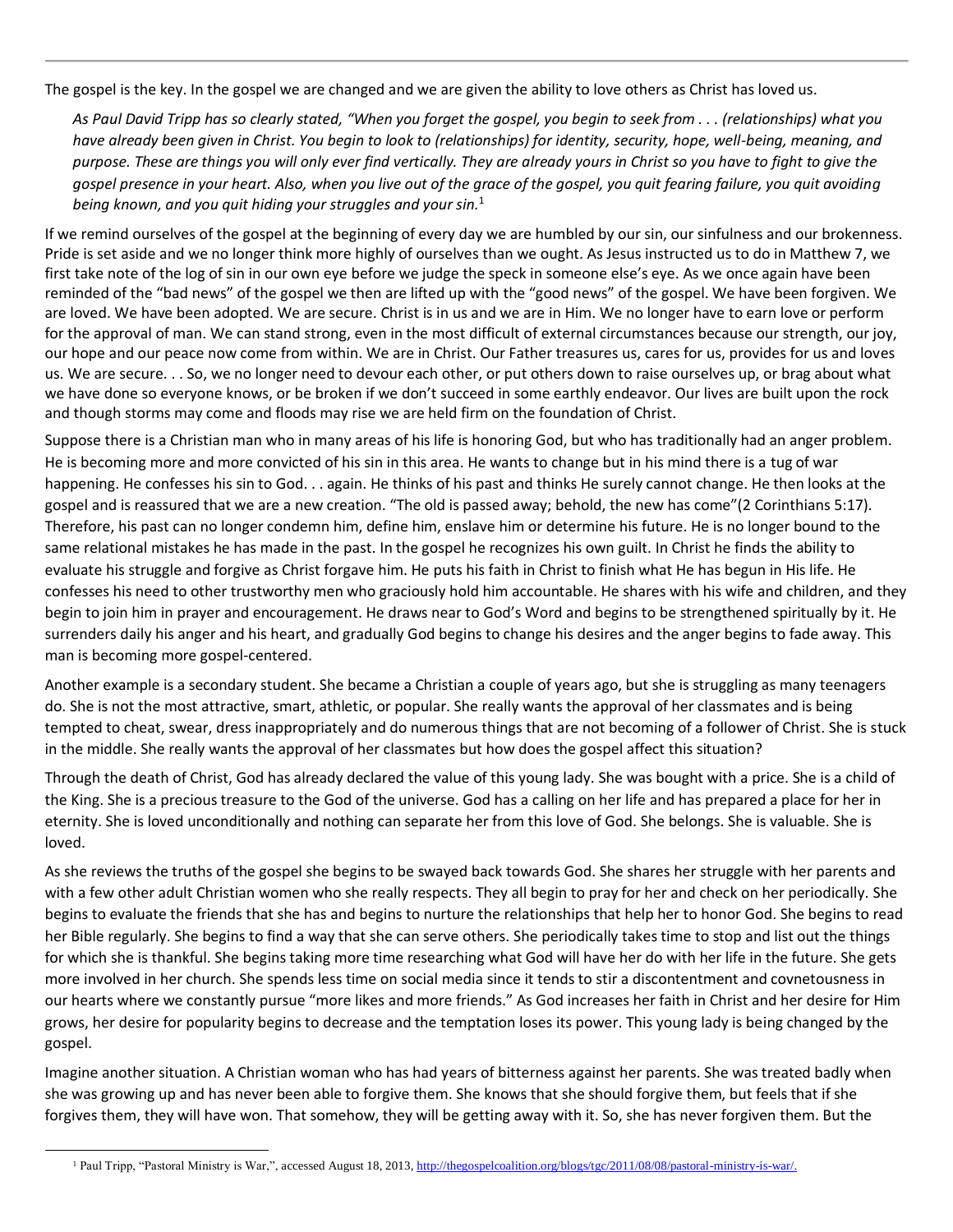nearer she draws to the gospel she can't help but realize the full extent of her own sin. She is reminded of her own rebellion against a holy God, and the unbelievable forgiveness that He granted her. She no longer can function as if she is the "innocent one" or the righteous judge. Her sin has disqualified her from both. She, too, is guilty and has been forgiven much. She knows she should forgive. She now has a fuller understanding of the gospel in her mind, but how does she get the gospel to take root in her heart? Only God can do that, but he has given us ways to prepare the soil. Out of her longing for reconciliation with her parents and a desire to be freed from the bondage of bitterness she begins to obey God's Word. She begins to read God's Word daily. She shares with a couple of other Christian friends who she really trusts. She begins to pray for God to bless her parents. She begins to reach out to them, even though in the beginning it is still somewhat superficial. She continues to cry out to God to change her heart. . . and eventually He does. She forgives and becomes free.

Another example of the gospel's impact on relationships can be found in how a single Christian approaches getting married. The gospel has already determined her worth, her belonging and that she is unconditionally loved. Because of this she is in a good place spiritually. She does not have to be desperate. She does not have to measure her worth based on her marital status, people's opinion or the outcome of a date. She does not have to pursue a relationship by dressing immodestly or lowering her commitment to holiness. She trusts in the sovereignty of God and clings to the fact that as she seeks God first He will bless her whether she is single or married. As she revels in God's acceptance, the acceptance of the other person is important but is secondary. If God leads her into a lasting relationship, good, but if not, she will be okay because her joy is in God.

If she knows that through the gospel that she has Christ, and that He is her everything, then she can accept the outcome of possible romantic relationships because her life is built upon Christ, and nothing will ever separate her from His love. But remember this, even if she finds Mr. or Mrs. Right, no one is truly perfect, and she will never stop needing the gospel. Those of you who are married know exactly what I am talking about.

The need for the gospel extends to our marriages. Some days of marriage are heavenly, and others are not. Marriage is beautiful and gut-wrenching. You have entrusted your heart to someone for the rest of your lives. Because of this they have the power to love you like no other, but they also have the power to hurt you like no other. In these moments we must return to the gospel. There we see that we are not innocent, that we have no right to be the judge, that our spouse is imperfect and sinful just as we are, that Christ is our only hope for healing and the only one who can meet our deepest needs. As we are safe in Him it becomes possible to humble ourselves before each other and seek reconciliation. He is our confidence and our security. He is our source of hope during our pain and in the midst of our sin. Once again, our needs lead us back to the gospel.

In regard to work, in the gospel we find purpose in our day to day lives as we are called to be on mission with God. No longer do we work merely to pay the bills. We enter our workplace every day knowing that we are torchbearer's, taking the light of Christ to a dark and dying world. We find hope in God who uses even life's difficulties to grow in us character, faith, and a fuller understanding of His grace (Romans 5:1-5). As we view our coworkers from a gospel perspective we see them as a people to be loved, as blind to the gospel, and as a people in need of a savior.

It is helpful and encouraging to know the benefits of being a child of God, but the essential point of this is to abide with Him. To walk in the Spirit. Just as an orphan child benefits as he stays near his parents, so do we reap all the benefits of the Gospel as we draw near to our heavenly Father. In that relational connection you will gain everything that He has to offer, even if you don't know exactly what all the benefits are.

Our daily rehearsal of the gospel allows us to practically walk in the righteousness that has been granted us. Grace continues to move us towards repentance. The unconditional love of God continues to compel us towards good works. We have been saved, but do not be mistaken, the gospel is more than a one moment-in-time event. It is a life-long, life-giving, relationship with God. As we daily, plug in to God's Word, pray, and share life with other believers, we will find ourselves more and more filled with the truths of the gospel and prepared to let it pour out of our lives.

In closing let me encourage you to live out the gospel. . . never knowing what will result from your faithfulness. We started out our talking about Stephen, the man who forgave those who were stoning him to death. There is one more interesting detail in that story. In verses 57-58, as Stephen was about to be stoned, it says this,

*"Then they cried out with a loud voice, and stopped their ears, and ran upon him with one accord, and cast him out of the city, and stoned him: and the witnesses laid down their clothes at a young man's feet, whose name was Saul."*

This young man, named Saul, would eventually become the apostle Paul who would pen more of the New Testament than any other writer. He would write out the mystery of the gospel so that we could understand what God has done for us.